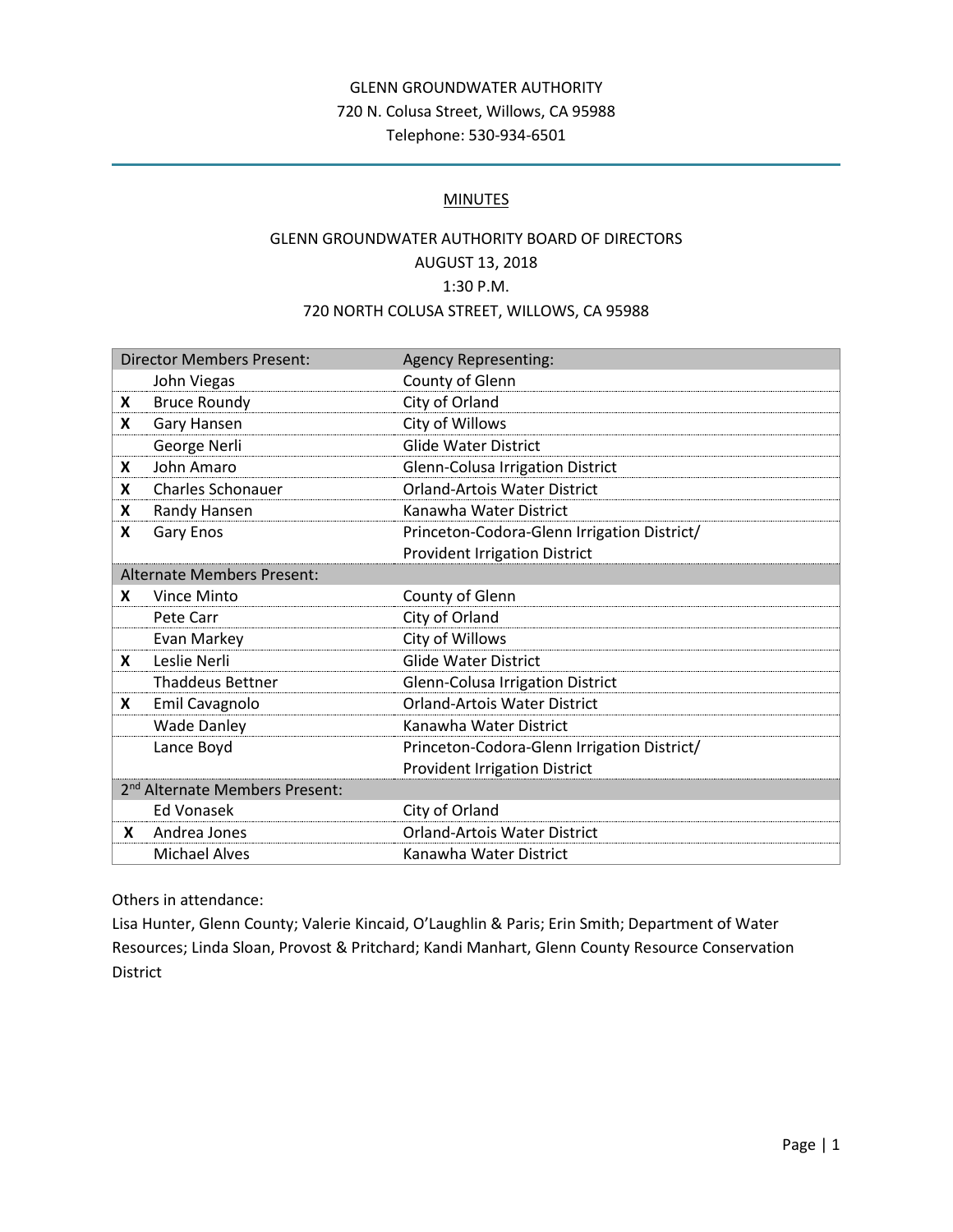## 1. CALL TO ORDER

- a. Pledge of Allegiance
- b. Roll Call
- c. Introductions

John Amaro called the meeting to order at 1:30 P.M. The pledge of allegiance was recited, roll call was taken as indicated above, and those in attendance were invited to introduce themselves.

- 2. APPROVAL OF AGENDA AND MINUTES
	- a. Approval of meeting minutes from June 11, 2018.

The June 11, 2018 minutes were approved as presented.

Motion: Charles Schonauer, Second: Randy Hansen, Vote: Unanimous

- 3. PERIOD OF PUBLIC COMMENT None
- 4. FINANCIAL REPORT
	- a. Review and accept Monthly Activities Report
	- b. Review and consider approval of claims

A motion was made to approve claims as presented.

Motion: Gary Enos, Second: Vince Minto, Vote: Unanimous

#### 5. CONFLICT OF INTEREST CODE

- a. Review and Discuss Draft Conflict of Interest Code, any comments received, and Resolution to Adopt Conflict of Interest Code.
- b. Approve Resolution adopting the Conflict of Interest Code pursuant to the Political Reform Act.
- c. Authorize Program Manager to submit any and all necessary documents to the Fair Political Practice Commission as required by the Political Reform Act.

The Board reviewed the information provided in the agenda packet. Valerie Kincaid stated the code is relatively standard. It was reiterated that no comments were received. A motion was made to approve the Item 5b as submitted. The motion passed by roll call vote as indicated below.

Motion: Gary Hansen, Second: Bruce Roundy

Roll Call Vote: Director Roundy: Aye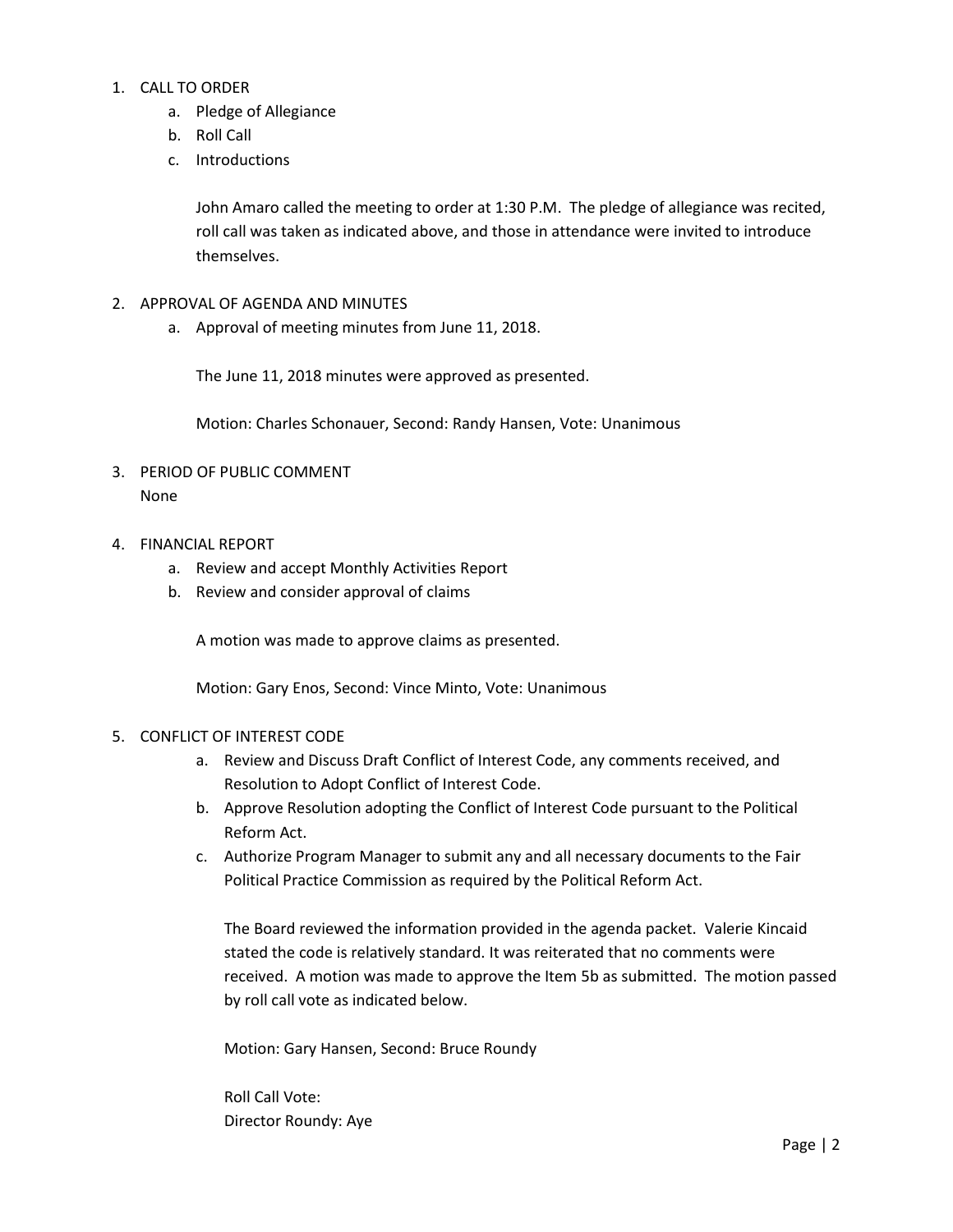Director G. Hansen: Aye Director Amaro: Aye Director Schonauer: Aye Director R. Hansen: Aye Director Enos: Aye Director Minto: Aye Director Nerli: Aye

A motion was made to approve Item 5c as presented.

Motion: Vince Minto, Second: Leslie Nerli, Vote: Unanimous

#### 6. ETHICS POLICY

- a. Review and discuss Draft Ethics Policy and Resolution to Adopt Ethics Policy.
- b. Approve Resolution adopting Ethics Policy.
- c. Provide direction to Program Manager as necessary.

The Board reviewed the information in the agenda packet. Bruce Roundy asked if this policy included the Ethics Training that Board Members are required to take. John Amaro stated that training is an individual ethics training taken every two years. A motion was made to approve the Resolution in Item 6b as presented. The motion passed by roll call vote as indicated below.

Motion: Vince Minto, Second: Gary Hansen

Roll Call Vote: Director Roundy: Aye Director G. Hansen: Aye Director Amaro: Aye Director Schonauer: Aye Director R. Hansen: Aye Director Enos: Aye Director Minto: Aye Director Nerli: Aye

## 7. LONG-TERM FUNDING

- a. Review and hold discussion on long-term funding options.
- b. Select option to proceed with long-term funding plan.
- c. Discuss consultant needs for implementing chosen option.
- d. Authorize Executive Committee, or other committee, to develop and release a Request for Proposals for one or more consultants to facilitate preparation for and implementation of the chosen option.
- e. Provide additional direction to Program Manager, Legal Counsel, and/or committees as needed.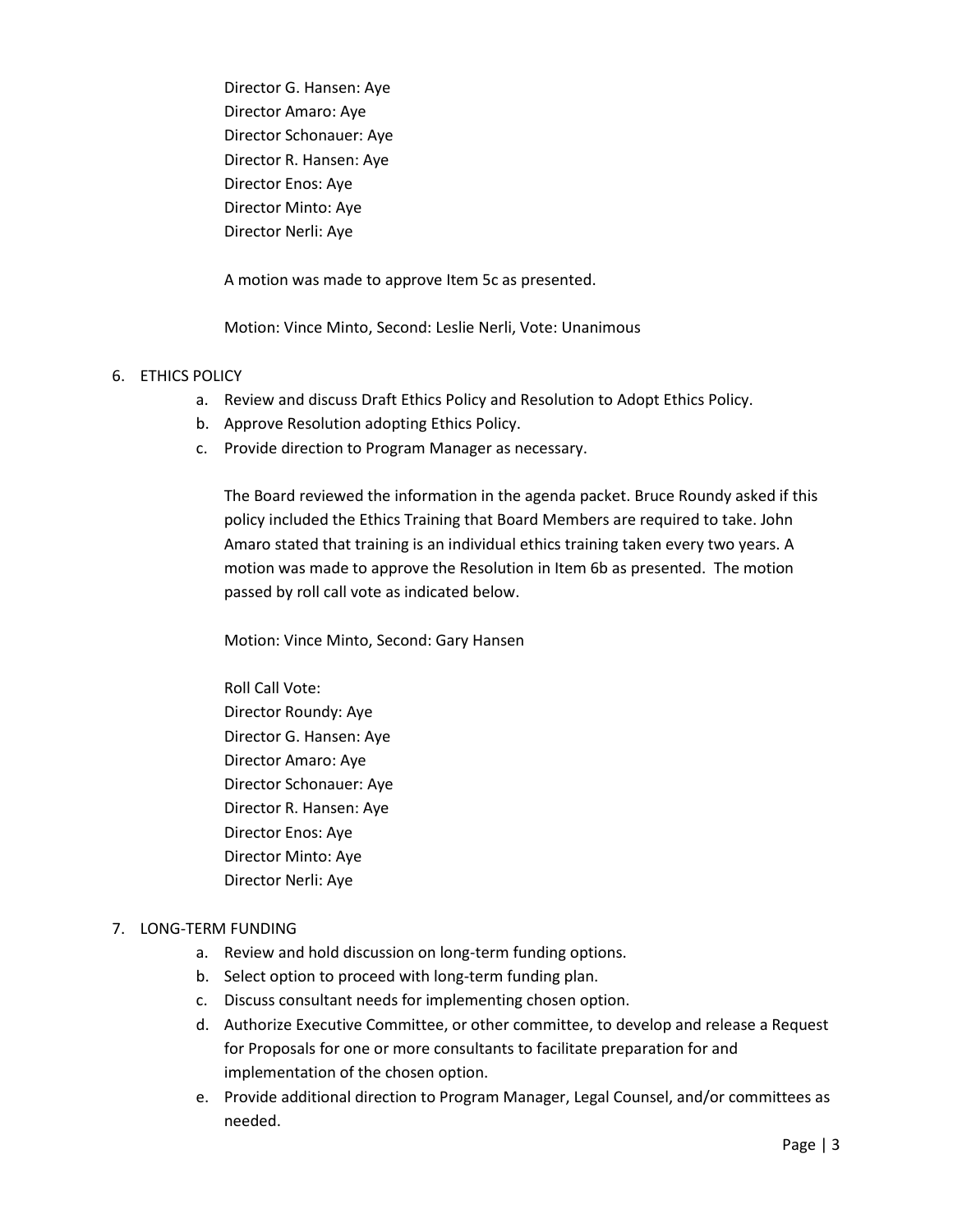John Amaro introduced the item stating the long-term funding options have been discussed at prior meetings. The Glenn Groundwater Authority (GGA) Executive Committee met with the Colusa Groundwater Authority (CGA) in a Joint Executive Committee meeting to discuss funding options. It was the consensus of the GGA and CGA Executive Committees to recommend Option 3 to their respective boards. Leslie Nerli requested clarification on per-parcel votes verses per-acre votes. Valerie Kincaid clarified that for Option 3, the fees are assessed per acre while the voting structure is based on a per parcel protest process. Charles Schonauer asked how cities would be assessed in this process. Ms. Kincaid stated how the cities would be assessed was part of the discussion that took place at the Joint Executive Committee and the topic is still being discussed. Currently, the CGA is considering having cities pay a per acre fee and the parcels within the cities would not be included in the 218 process, though the structure is not completely developed. Ms. Kincaid added how the Board proposes to include or not include city parcels and/or de minimis users in the assessment will be a policy decision that can be further evaluated as a part of the fee study. Outreach is necessary for all options.

A motion was made to select Option 3.

Motion: Vince Minto, Second: Leslie Nerli, Vote: Unanimous

There was additional discussion on consultant needs for Option 3 including discussion on rate consultants, engineers reports, parcel investigation, and outreach components. The timeline for a long-term funding plan to be established as stated in the Joint Power Agreement is about one year. There are funds allocated to this process in the approved budget.

A motion was made to approve Item 8d as presented.

It was clarified recommendations on consultant needs including mapping, GIS work, and outreach components would be brought to the next Board meeting.

Motion: Vince Minto, Second: Gary Hansen, Vote: Unanimous

## 8. REQUEST FOR PROPOSALS TO PROVIDE ANNUAL AUDIT SERVICES FOR FISCAL YEAR 2017/2018

- a. Receive update on Audit Services RFP.
- b. Approve process to review proposals submitted to provide annual audit services.
- c. Authorize Executive Committee to serve as the Audit Services RFP selection committee.

The Board received an update on the Audit Service RFP from Lisa Hunter. The Request For Proposals (RFPs) have been sent out and proposals are currently being submitted. Additional information is included in the meeting packet. A motion was made to approve the process to review proposals submitted to provide annual audit services as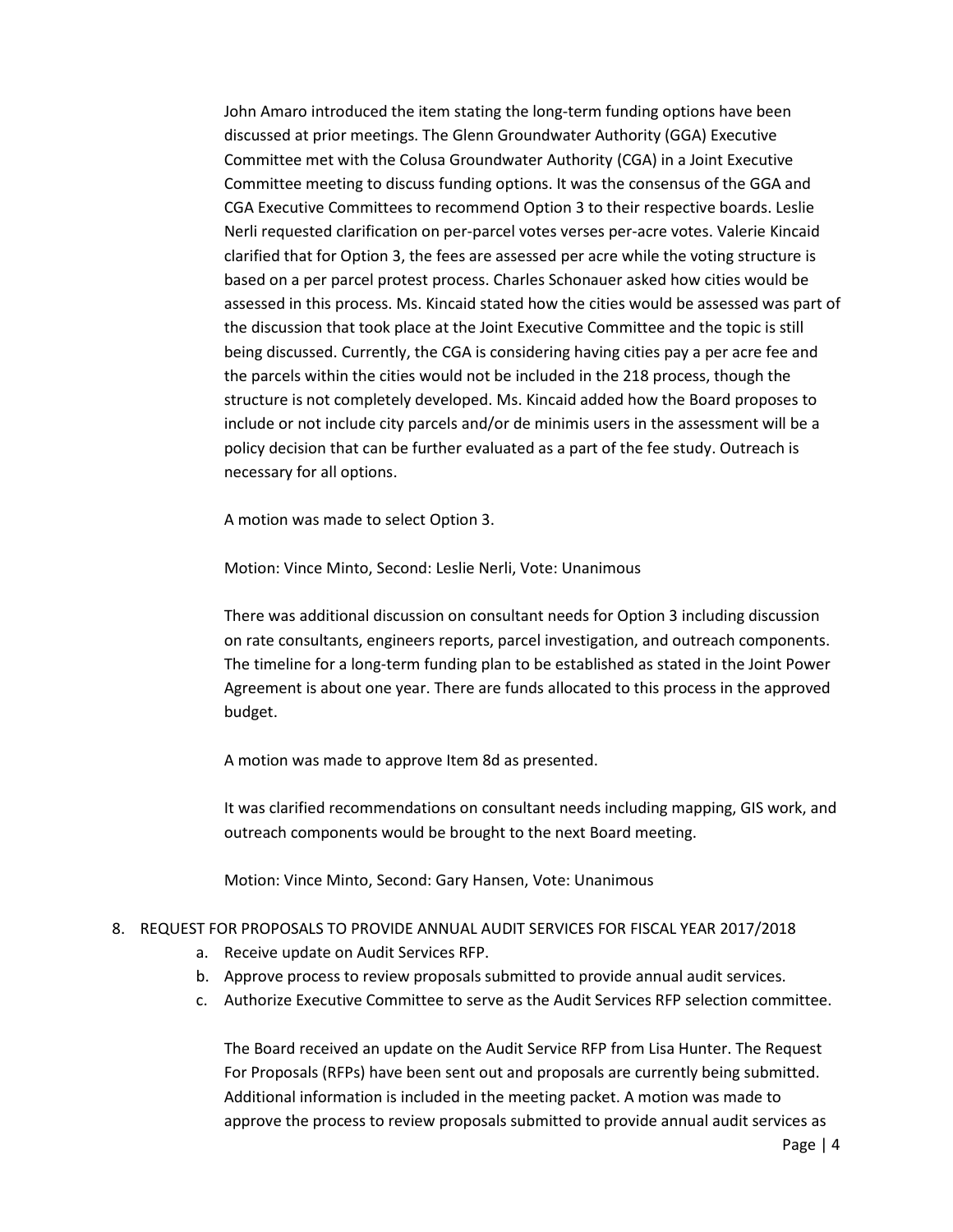presented and to authorize the Executive Committee to serve as the Audit Services RFP selection committee.

Motion: Bruce Roundy, Second: Vince Minto, Vote: Unanimous

- 9. DEPARTMENT OF WATER RESOURCES DRAFT 2018 SGMA BASIN PRIORITIZATION
	- a. Consider approving recommendation of the Executive Committee to submit a comment letter to the Department of Water Resources concerning the Draft 2018 SGMA Basin Prioritization.
	- b. Provide direction to Program Manager, Legal Counsel, and/or committees as needed.

Ms. Hunter stated the GGA draft comment letter is on page 32 of the meeting packet. The Colusa Groundwater Authority comment letter regarding the Draft 2018 SGMA Basin Prioritization is also included. Leslie Nerli made a motion to approve the draft comment letter reflecting the GGAs concerns in regards to the Draft 2018 SGMA Basin Prioritization as presented.

Motion: Leslie Nerli, Second: Vince Minto, Vote: Unanimous

#### 10. REVIEW COMMITTEES AND REVISE AS NECESSARY

- a. Review current committees and discuss need for any updates.
- b. Assign new committees, update membership, and/or dissolve committees as needed.

Leslie Nerli stated she believes the Technical Ad Hoc Committee should stay active and potentially add some members. Lisa Hunter indicated the ad hoc committee was appointed for a specific purpose. The Board previously approved developing a standing Technical Ad Hoc Committee that would work with the Colusa Groundwater Authority on Groundwater Sustainability Plan development. Ms. Nerli added the standing Technical Advisory Committee could be a venue to discuss technical issues that arise between the GSAs. Ms. Kincaid added the Technical Committee is not a decision making body and any formal decisions would be made by the GGA and CGA Boards. Ms. Hunter clarified that the current Technical Ad Hoc Committee needs to stay in place until the committee brings a recommendation to the Board on the proposed structure of the Standing Technical Ad Hoc Committee. Once the standing committee is developed and task complete, the committee could be dissolved.

The group generally discussed all committees and determined the HCM/Water Budget Selection Committee and Budget Ad Hoc Committee had completed their tasks. There was a motion to dissolve the HCM/Water Budget Selection Committee and Budget Ad Hoc Committee.

Motion: Vince Minto, Second: Leslie Nerli, Vote: Unanimous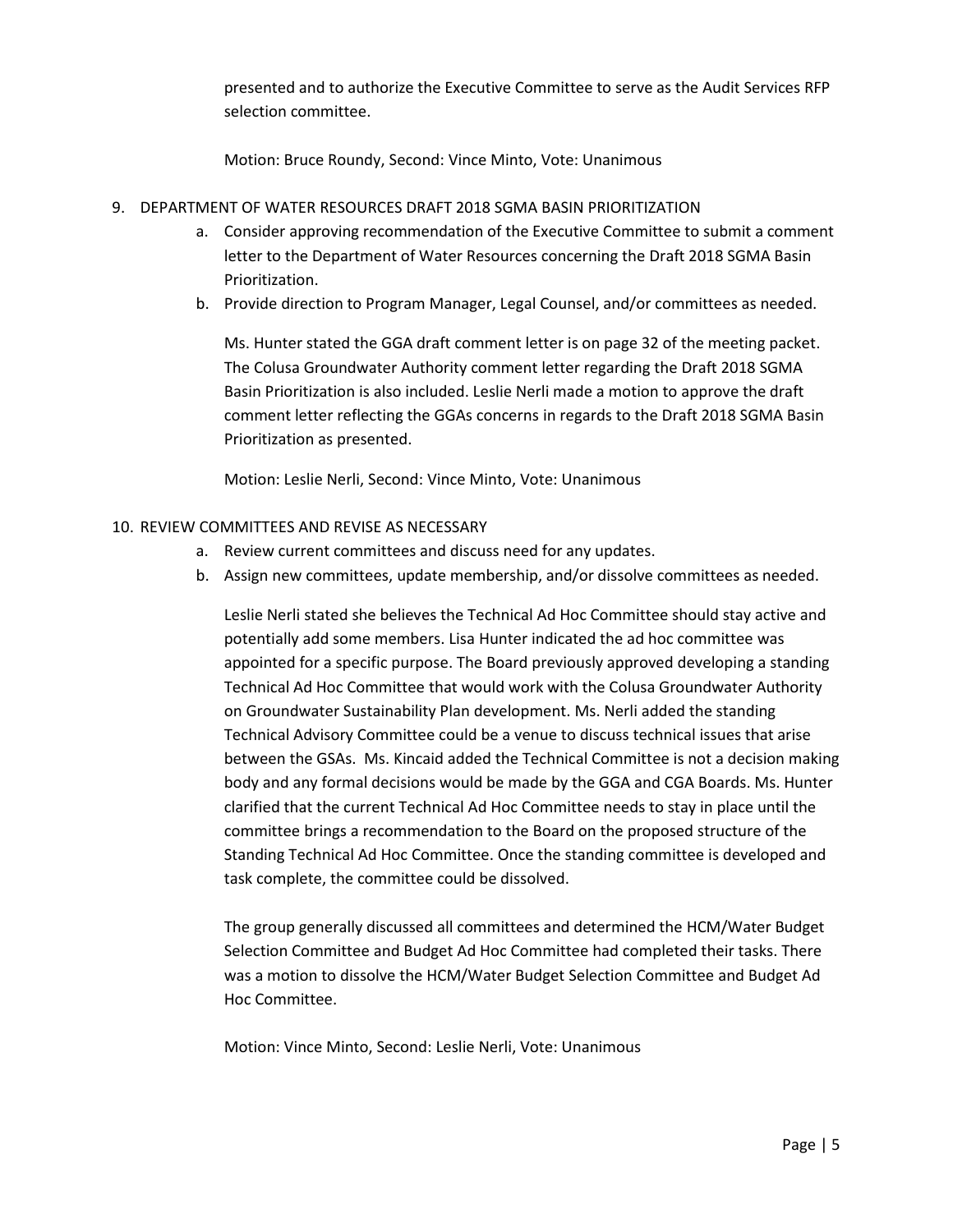## 11. PROGRAM MANAGER UPDATES

Lisa Hunter handed out a detailed Program Manager Update report. She highlighted a few items including GGA and CGA coordination on joint projects, long-term funding, a draft MOU between the GGA and CGA, and the Colusa Subbasin Hydrogeologic Conceptual Model (HCM)/Water Budget Project. She added the GGA is the agency contracting with Davids Engineering for the HCM/Water Budget Project.

## 12. COMMITTEE UPDATES

John Amaro, Lisa Hunter, and committee members provided updates for each committee. Activity summaries are also included in the meeting packet.

- a. Executive Committee
	- i. CGA/GGA Joint Executive Committee

The Executive Committee met with the CGA and discussion focused on long-term funding options and the coordination agreement.

b. CGA/GGA Technical Ad Hoc Committee

The Technical Ad Hoc Committee did not meet and has nothing to report.

c. HCM/Water Budget Selection Committee

The HCM/Water Budget met to finalize the scope of work, budget, and schedule for the project. The committee also determined that the GGA would contract with Davids Engineering on behalf of the agencies.

d. Stakeholder Engagement Committee

The Stakeholder Engagement Committee did not meet and has nothing to report. Ms. Hunter is waiting for a contract extension between DWR and the facilitator. Following the extension, the committee will review and provide input on a draft outreach plan. Erin Smith reported the extension was approved last week.

e. Budget Ad Hoc Committee

The Budget Ad Hoc Committee recommended a budget to the Board in June, which was approved. The committee's task is complete.

f. Basin Boundary Modification Ad Hoc Committee

The Basin Boundary Modification Ad Hoc Committee has not met since June and has nothing new to report.

## 13. MEMBER REPORTS AND COMMENTS

Gary Enos asked if there were any updates on the status of the West Butte Subbasin. Lisa Hunter stated a basin boundary modification request is being submitted to align the basin with the